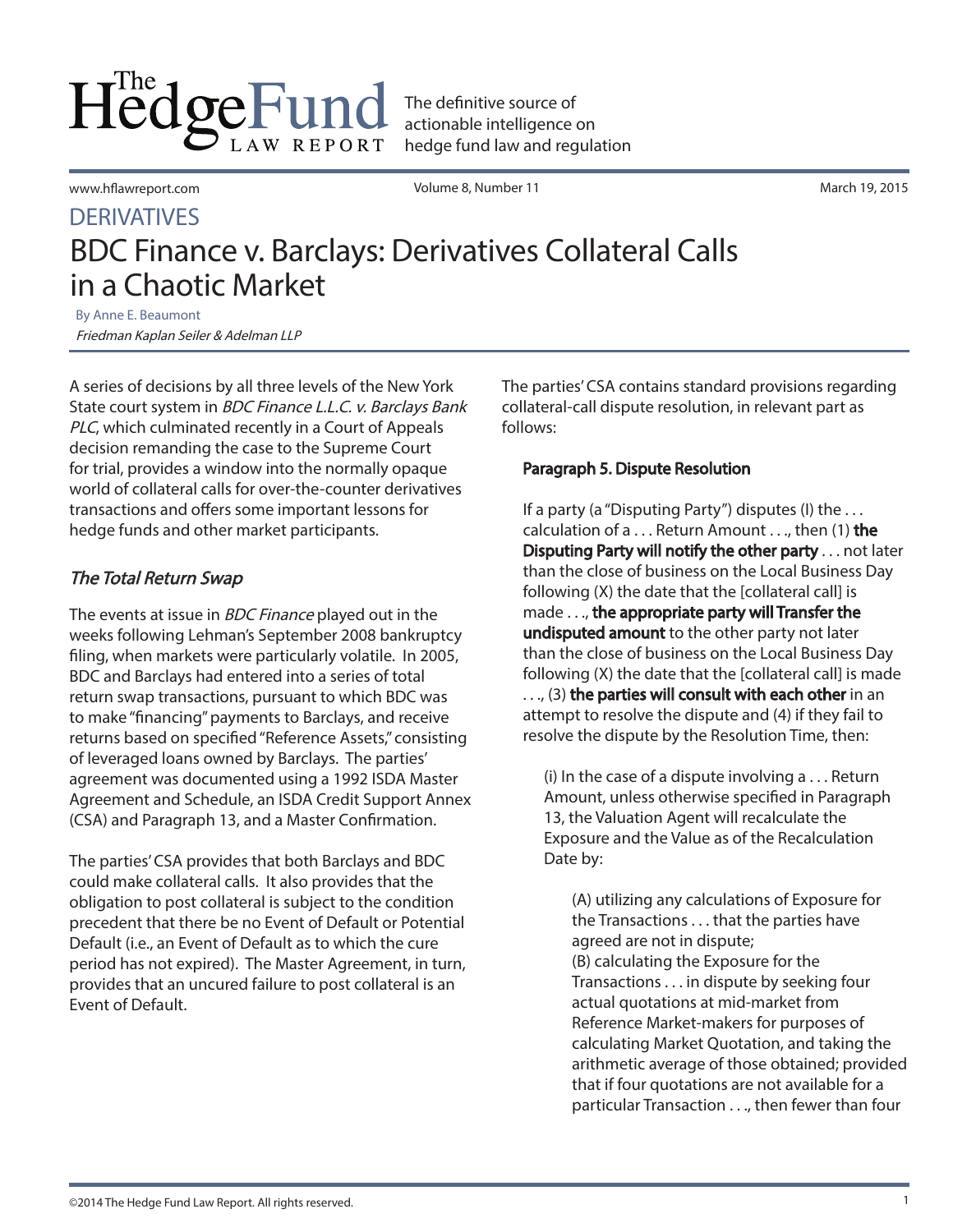The definitive source of actionable intelligence on hedge fund law and regulation

www.hflawreport.com

Volume 8, Number 11 March 19, 2015

quotations may be used for that Transaction . . .; and if no quotations are available for a particular Transaction . . ., then the Valuation Agent's original calculations will be used for that Transaction . . .; and (C) utilizing the procedures specified in

Paragraph 13 for calculating the Value, if disputed, of Posted Credit Support.

 $[ \ldots ]$ 

Following a recalculation pursuant to this Paragraph, the Valuation Agent will notify . . . the other party . . . not later than the Notification Time on the Local Business Day following the Resolution Time. The appropriate party will, upon demand following that notice by the Valuation Agent or a resolution pursuant to (3) above and subject to Paragraphs 4(a) and 4(b), make the appropriate Transfer.

In addition to these standard provisions, the parties' CSA states that "the provisions of Paragraph 5 [i.e., the dispute resolution mechanism quoted above] will apply." The parties also amended the standard dispute-resolution language to provide that the transfer of an Undisputed

Amount "need not be made prior to the time that such Transfer need otherwise be made" pursuant to the disputed collateral call.

The Master Confirmation, in turn, states that, "Notwithstanding anything in the Credit Support Annex to the contrary . . . [Barclays] shall Transfer any Return Amount in respect of Transactions [i.e., pay any collateral call by BDC] not later than the Business Day following the Business Day on which [BDC] requests the transfer of such Return Amount." (There is no corresponding provision regarding BDC's collateral-posting obligation.)

### The Collateral Calls

For most of the parties' relationship, Barclays had valued the Reference Assets for collateral purposes using prices from a service called LoanX. After Lehman's initial September 2008 bankruptcy filing, the market for the loans comprising the Reference Assets was in substantial decline, and Barclays began valuing the Reference Assets at a significant discount to LoanX prices,  $[1]$  resulting in a series of substantial collateral calls by Barclays to BDC.

What turned out to be the final flurry of collateral calls and payments between the parties began on Monday, October 6, 2008, as follows:

| <b>Date</b> | <b>Collateral Call</b> | <b>By</b>       | To              | Payment                      |
|-------------|------------------------|-----------------|-----------------|------------------------------|
| October 3   | \$19.05 million        | <b>Barclays</b> | <b>BDC</b>      | Amount and date unknown      |
| October 6   | \$11.75 million        | <b>Barclays</b> | <b>BDC</b>      | \$16.62 million on October 6 |
| October 6   | \$40,140,405.78        | BDC             | <b>Barclays</b> | \$5 million on October 8     |
| October 8   | \$7.25 million         | <b>Barclays</b> | <b>BDC</b>      | \$7.25 million on October 8  |
| October 9   | \$13.25 million        | <b>Barclays</b> | <b>BDC</b>      | \$13.25 million on October 9 |
| October 10  | \$3.5 million          | <b>Barclays</b> | <b>BDC</b>      | None                         |
| October 14  | \$12.49 million        | <b>Barclays</b> | <b>BDC</b>      | None                         |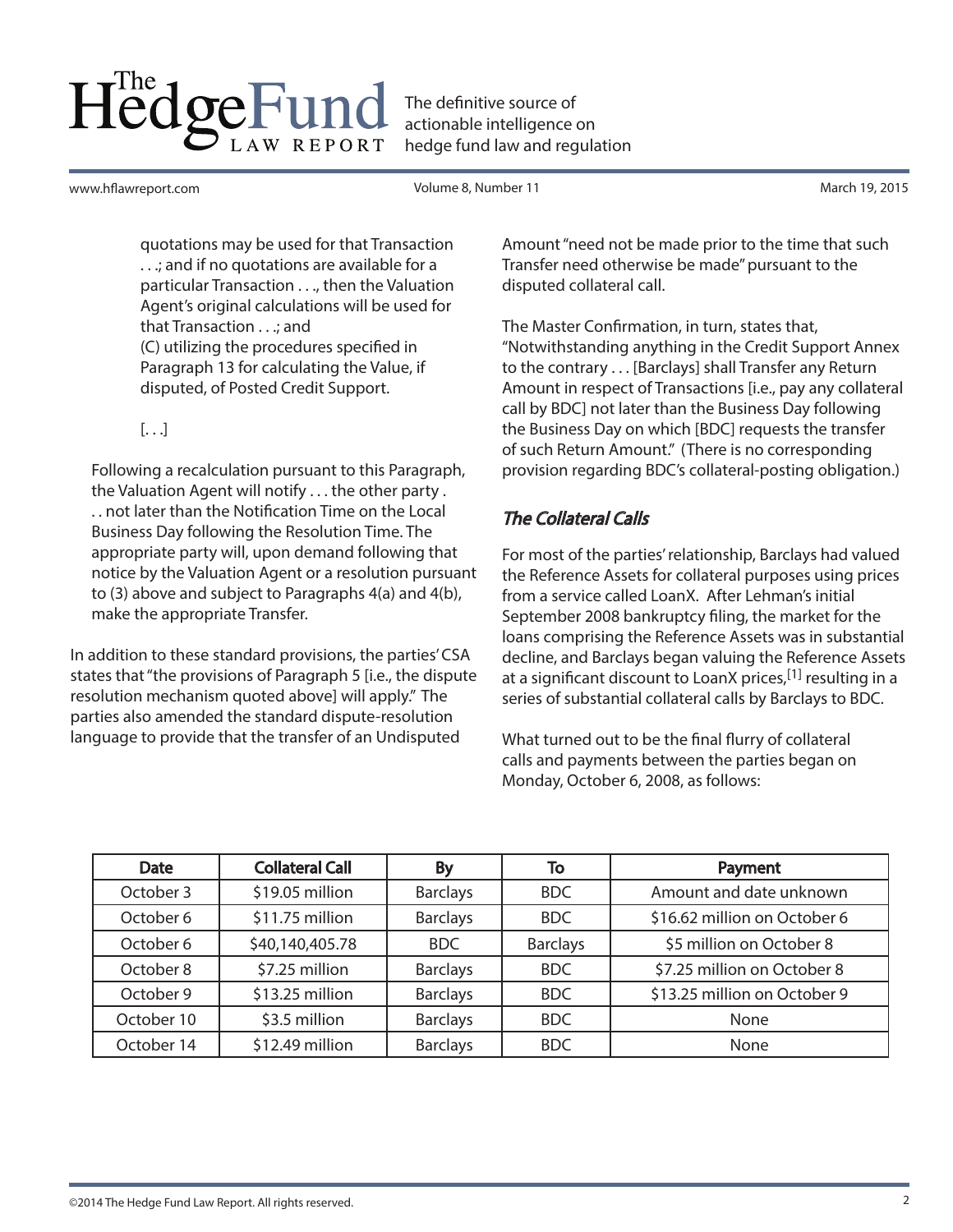The definitive source of actionable intelligence on hedge fund law and regulation

www.hflawreport.com

Volume 8, Number 11 March 19, 2015

#### The Parties' Dispute Regarding BDC's October 6 Collateral Call

Although most of these collateral calls were by Barclays to BDC, the parties' dispute centers on BDC's \$40 million collateral call to Barclays on October 6. Barclays responded with an e-mail stating, "We do not agree with this call. Please let us know if you want to invoke the dispute mechanism." BDC responded later that same day that it was "not seeking to invoke the dispute mechanism" and that its collateral call was independent of Barclays' October 6 collateral call, which "we will continue to address in accordance with the documents." Barclays responded, "We show that BDC owes Barclays, not the other way around."

Subsequent to these communications, it apparently was agreed in a telephone call on the morning of October 7 that Barclays owed BDC \$5,080,000. Later that day, BDC wrote to Barclays that "we have not received payment [on the 10/6 collateral call], nor has Barclays exercised its dispute right. We remind you that pursuant to Paragraph 4(b) and Paragraph 5 of the [CSA], by 5:00 p.m. today Barclays must either pay the amount set out in the request or exercise its dispute rights." Barclays responded at 4:05 p.m. that it agreed to return \$5,080,000, but Barclays did not make a payment to BDC that day – in any amount. Rather, on October 8, Barclays sent BDC a payment of \$5 million – \$80,000 less than discussed on the morning of October 7.

While Barclays' other collateral calls, and BDC's payments of them, continued in the background, BDC took three steps that culminated in a lawsuit:

- On October 8, BDC sent Barclays a notice that Barclays had failed to meet BDC's October 6 collateral call, and that unless that was cured within two business days, an Event of Default would exist as to Barclays.
- On October 13, BDC sent a notice to Barclays designating October 14 as the Early Termination Date

for all of the parties' transactions based on Barclays' failure to meet BDC's October 6 collateral call.

• On October 17, BDC sent Barclays a settlement statement setting forth the amount BDC determined was due to Barclays as a result of the Early Termination and demanding that Barclays return all of BDC's posted collateral, net of the amount due – approximately \$300 million.

#### The Lawsuit and the Court Decisions

On October 17, BDC filed a lawsuit against Barclays in the Supreme Court, Commercial Division, asserting claims for breach of contract and declaratory judgment based on Barclays' failure to pay the October 6 collateral call. Barclays later counterclaimed, asserting claims for breach of contract and declaratory judgment based on BDC's failure to pay Barclays' October 10 and 14 collateral calls.

In March 2012, after extensive discovery, both parties moved for summary judgment. Justice Eileen Bransten found (in August 2012) that there were issues of fact as to whether Barclays had invoked the contractual dispute-resolution mechanism, precluding summary judgment for either party. The court did, however, grant Barclays summary judgment on one issue. BDC had argued that the provision in the Master Confirmation requiring Barclays to pay any collateral call by BDC by a specified deadline overrode the contractual disputeresolution mechanism. Thus, BDC contended, Barclays was required to pay any disputed collateral call in full, not merely post the undisputed amount, or, as BDC's expert described it, "pay first and dispute later." Justice Bransten rejected this argument, and granted summary judgment to Barclays solely on that issue. The court also denied BDC's summary judgment motion to the extent that it challenged Barclays' changed valuation methodology for the Reference Assets, finding that BDC had not specifically disputed any of the collateral calls on that basis (which was not strictly correct – BDC had been paying Barclays' collateral calls "under protest" for some time), nor had BDC terminated the Agreement on that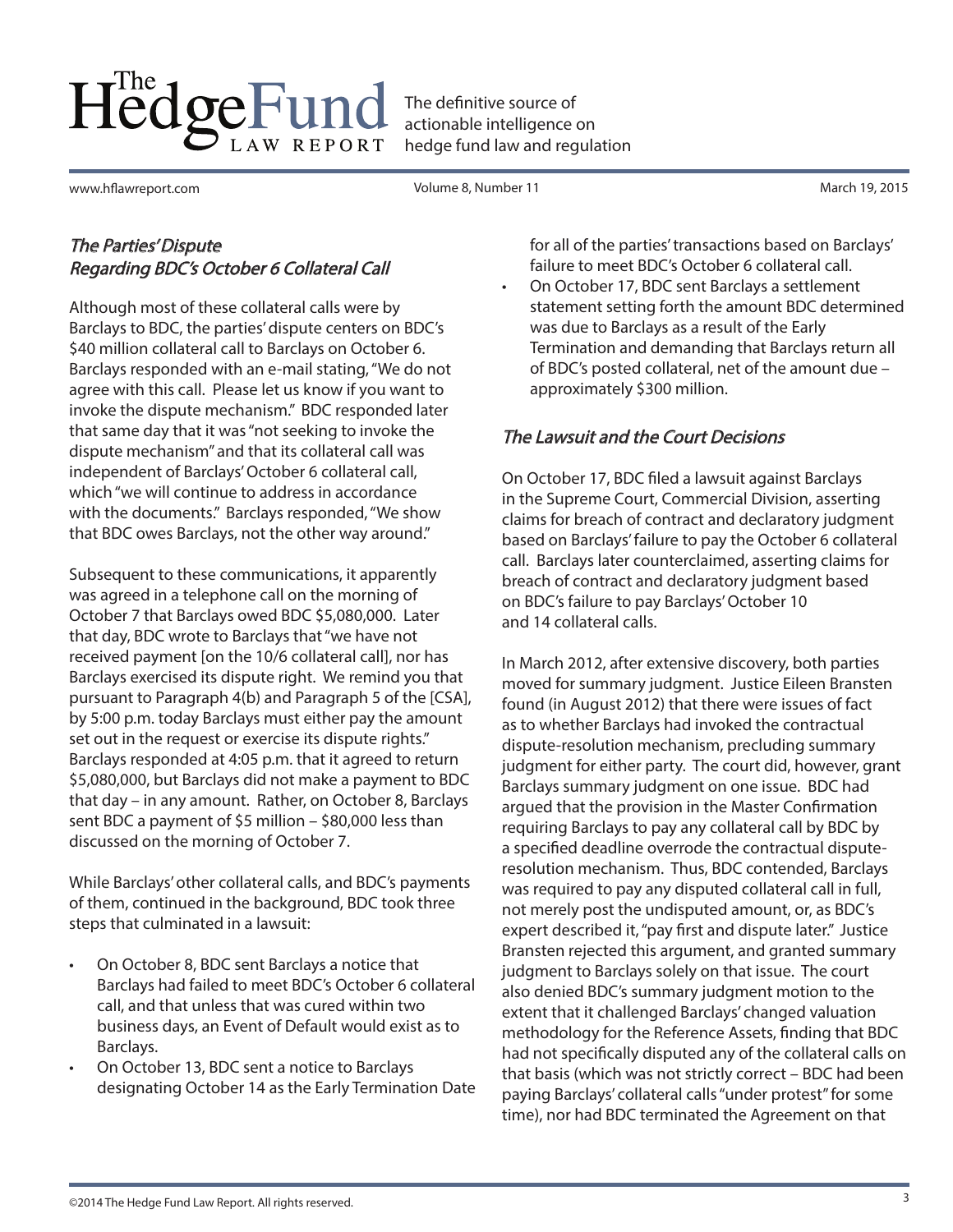The definitive source of actionable intelligence on hedge fund law and regulation

www.hflawreport.com

Volume 8, Number 11 March 19, 2015

basis. BDC contended that use of the dispute-resolution mechanism to challenge Barclays' methodology would have been futile, but the court held that it was mandatory, citing VCG Special Opportunities Master Fund, Ltd. v. Citibank, N.A., 594 F. Supp. 2d 334 (S.D.N.Y. 2008), in which a federal court had rejected a similar argument.

Both parties appealed Justice Bransten's decision, and in October 2013, the Appellate Division, First Department held, in a 3-2 decision, that BDC was entitled to summary judgment on the grounds that Barclays had failed to either dispute BDC's collateral call or pay the undisputed amount.

Barclays then obtained leave from the Appellate Division to appeal to the Court of Appeals, which issued a decision on February 19, 2015. Although the Court of Appeals held that the language in the Master Confirmation "negates the Dispute Resolution procedure found in the CSA," it nevertheless found that there were questions of fact as to whether Barclays "complied with the undisputed amount provision," and "whether BDC received the full benefit of the amount it was owed when Barclays paid the \$5 million and reduced the amount of its collateral call to BDC by the additional \$80,000." The case has now been remanded to Justice Bransten, presumably for a bench trial. (As of this writing, no further proceedings have been docketed.)

#### Lessons for Derivatives Users

While the final chapter in this saga has not yet been written, it nonetheless already has provided some important lessons regarding the handling of collateral disputes involving OTC derivatives.

First, the BDC-Barclays dispute confirms that market participants continue to shy away from invoking the dispute-resolution mechanism in the standard-form CSA. Indeed, BDC's expert testified that she had hardly ever seen parties carry through the entire mechanism,

including getting market quotations. BDC and Barclays both seemed to tiptoe around whether they were actually invoking it, declaring unequivocally that they had done so only after the fact. To some degree, this likely reflects an understandable reluctance on the part of market participants to undertake escalating measures when they are trying to come to a consensual resolution. Here, for example, the dispute affected a portfolio of multiple trades put in place over many years, which neither party was likely to unwind lightly.

Second, market participants continue to express frustration and dissatisfaction with various aspects of the CSA's dispute-resolution mechanism. Here, for example, BDC argued that invoking the disputeresolution mechanism would have been futile as to its challenge to Barclays' new valuation approach and therefore never expressly invoked it in response to any of Barclays' multiple collateral calls. Such frustration is understandable, since the mechanism gives most of the power to the party making the disputed collateral call. All they need to do is recalculate the collateral call and then give notice of the new amount, which must be paid. There ordinarily is no further recourse or avenue of appeal if the party receiving the recalculated collateral call still does not agree with it. Indeed, as a practical matter, a disputed call will rarely, if ever, change substantially as a result of invoking the disputeresolution mechanism. Yet the case law now makes clear that the potential futility of the mechanism is unlikely to be treated by a court as a viable excuse for not using it. A party facing a collateral dispute that is potentially large enough to make litigation worthwhile therefore must invoke the mechanism definitively and promptly or face the strong possibility that they will lose the ability to litigate the dispute at all, much less prevail. The only viable alternative seems to be for the party receiving the disputed call to take the potentially risky path of paying the call in full and then making a call of its own – which is what BDC effectively did, paying all of Barclays' calls, while also pursuing its dispute with Barclays regarding the October 6 call.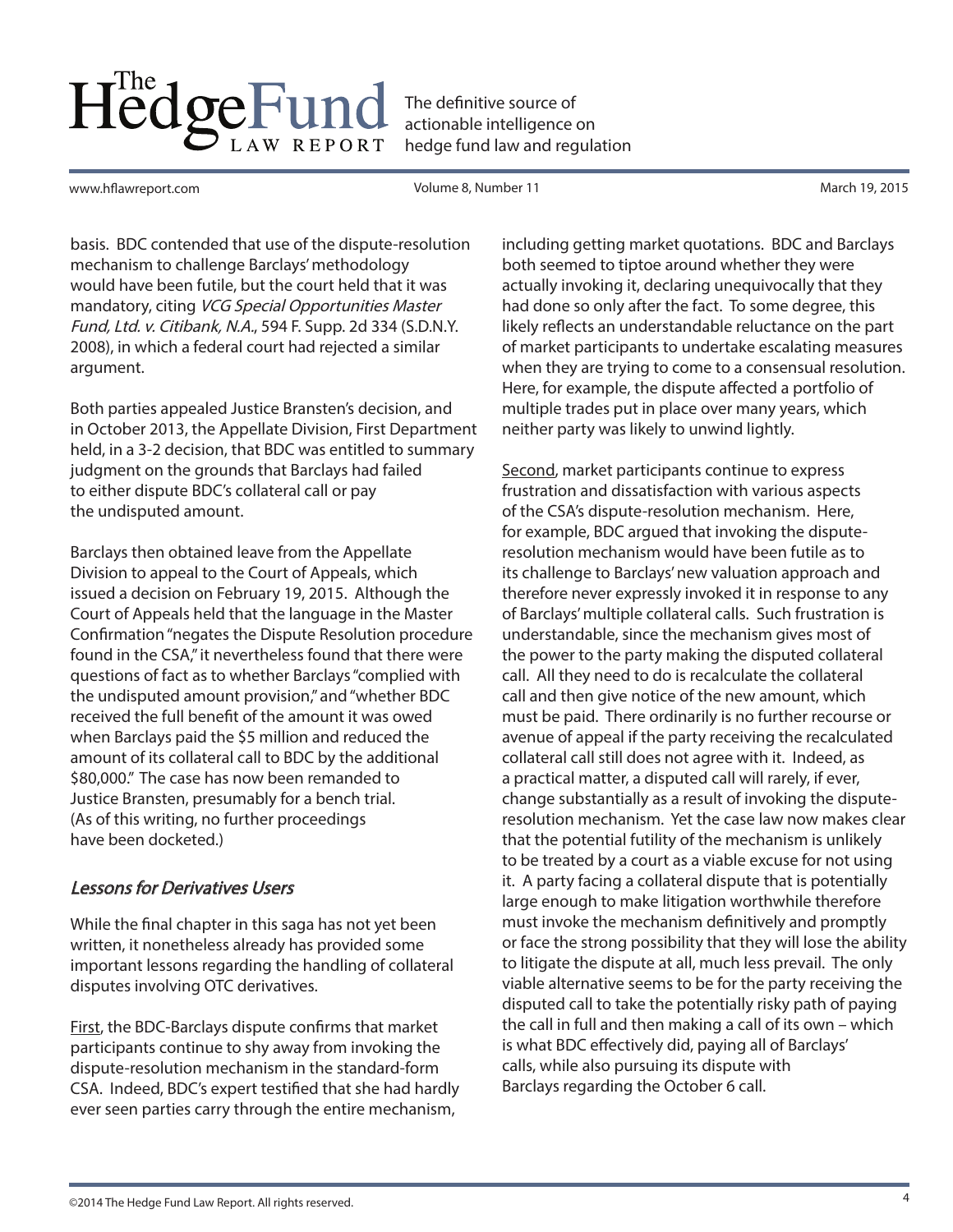The definitive source of actionable intelligence on hedge fund law and regulation

www.hflawreport.com

Volume 8, Number 11 March 19, 2015

There also appears to be significant dissatisfaction with the timetable mandated by the dispute-resolution mechanism. As BDC's counsel stated at the oral argument on the summary judgment motions, invoking the mechanism is "a bit like lighting a fuse or almost [like] a freight train." It has only two steps, which must be completed within roughly two business days (unless otherwise amended):

- 1. Before the close of business on the day after the problematic collateral call is made, but ideally as soon as a disagreement manifests itself, the disputing party gives the counterparty notice of the dispute and pays any "undisputed amount." The parties must then "consult" in an attempt to resolve the dispute.
- 2. If the parties fail to resolve the dispute through consultation by the "Resolution Time," defined as 1 p.m. on the business day after notice of a dispute is given, the party that made the collateral call is to recalculate the amount due using any undisputed valuations and the average of mid-market quotations from Reference Market-makers (subject to certain other parameters) and then notify the other party no later than 1 p.m. on the following business day. Upon demand following that notice or any consensual resolution, the party that received the collateral call must pay the recalculated amount.

For a massive derivatives portfolio like the one at issue in the BDC Finance case, this procedure arguably is unrealistically expedited. For this reason, in a situation where the contractual timetable is in fact impracticable, parties might consider contracting around the case law, as it were, through a standstill agreement that preserves both parties' rights while buying time to work through the process at a more reasonable pace. Otherwise, until another, better mechanism is developed, this "freight train" procedure is mandatory for any party that wants to preserve the option to litigate a dispute in the future.<sup>[2]</sup>

Third, the BDC-Barclays litigation illustrates the importance of making a clear record of invoking the dispute-resolution provision in an unambiguous manner so that a disputing party is positioned for

potential litigation, even if it is simultaneously pursuing a consensual resolution. This requires parties to both communicate clearly about what is happening at every step and seek clarification of any ambiguity. It might well make for some stilted conversations and awkward e-mails, but it can save significant cost and aggravation down the line. For example, when paying one of multiple calls, a party must be absolutely clear about what call it is paying and why, and document any agreement to change the amount of the call, including whether that agreement was pursuant to or outside of the dispute-resolution mechanism, and, if so, whether it resolves the dispute or there is a remaining disagreement. Here, the record shows that both BDC and Barclays had a serious disagreement as to which litigation now seems foreseeable, and they also were trying hard to keep their options open. Barclays was, at best, muddled in communicating its intention to invoke the contractual dispute-resolution mechanism, seemingly in part because it was uncertain whether BDC had made a bona fide collateral call of its own or was merely disputing Barclays' collateral call made earlier that the same day. (In the litigation, Barclays argued that a dispute exists whenever both parties make collateral calls on the same day.) BDC, in turn, continued to negotiate with Barclays about its collateral calls while proceeding on a litigation-focused path with respect to BDC's own collateral call. The resulting confusion is illustrated vividly by the four significantly different pictures of the situation that emerge from the decisions of the three courts that considered it.

#### **Conclusion**

At the end of the day, a party hoping to preserve the option of litigating a collateral dispute would be well-advised to consider invoking the CSA's disputeresolution mechanism early and definitively any time there is any meaningful disagreement about a collateral call, regardless of whether they ultimately plan to follow through with it or commence litigation. Of course, that is not a recipe for a harmonious relationship with a counterparty, but the practical realities and the existing case law counsel strongly in favor of it.